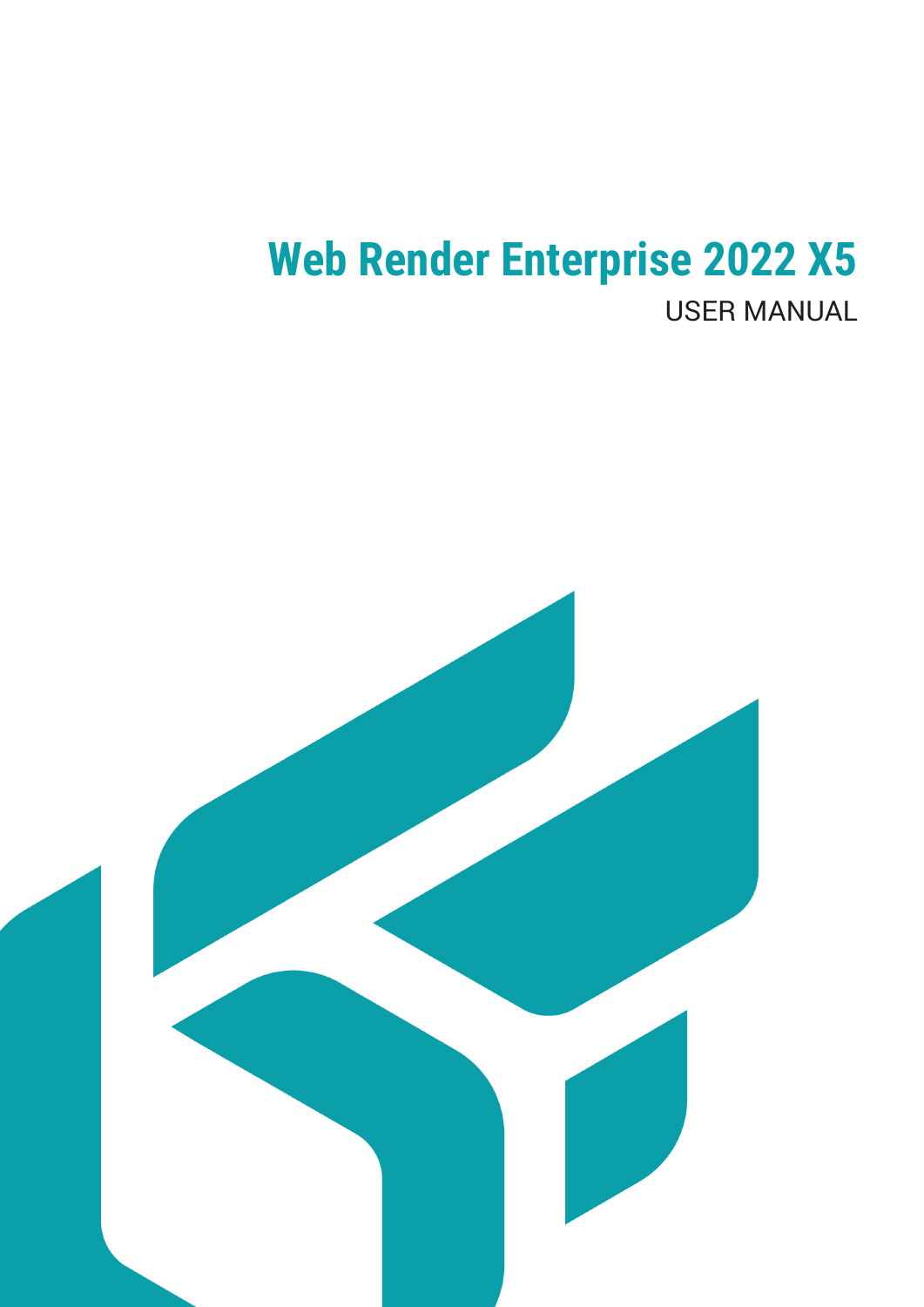## **TABLE OF CONTENTS**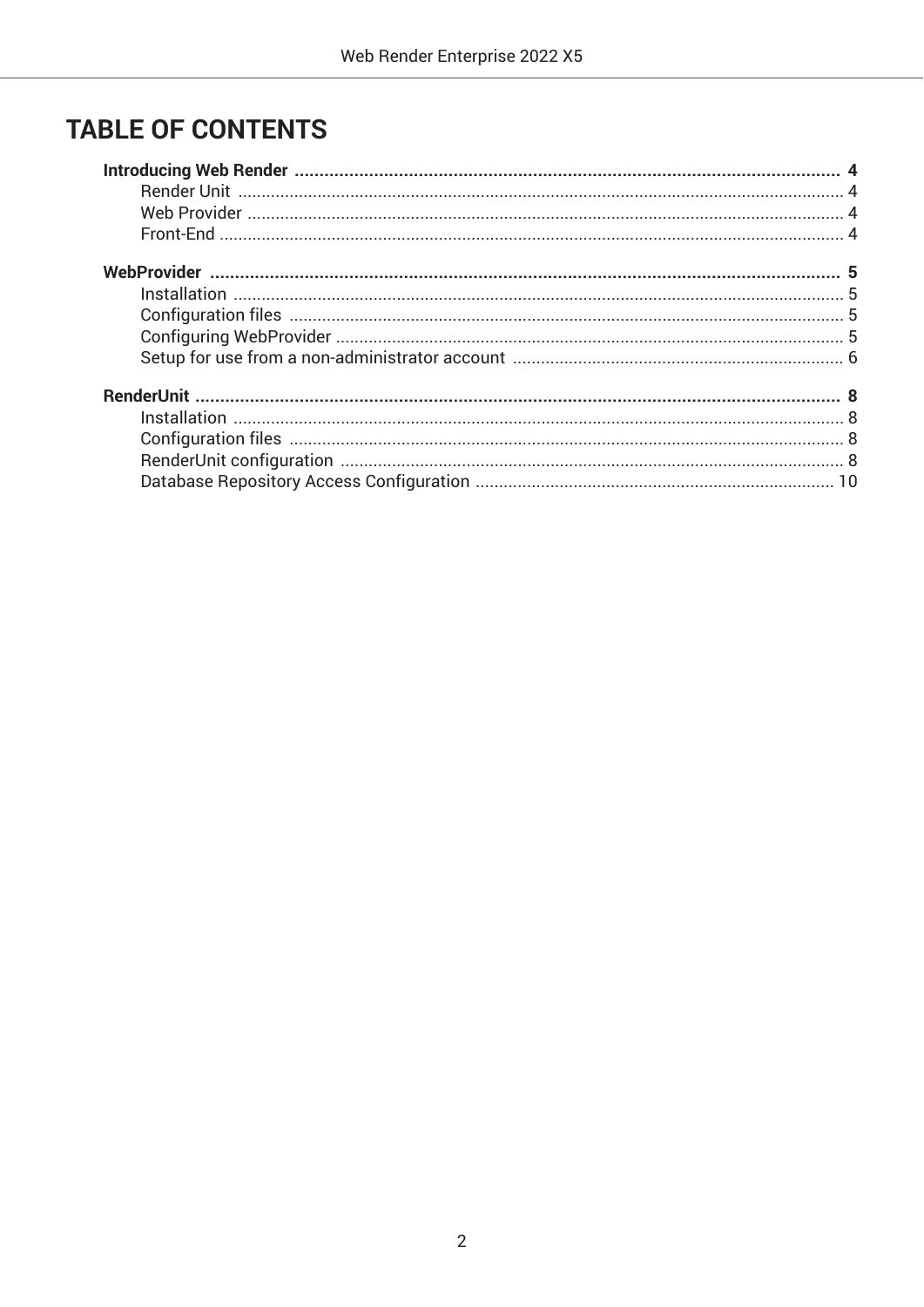Version: 20220301.0602

© Lumiscaphe SA, 2001-2022

Headquarters:

Espace France 4 voie Romaine 33610 Canéjan France

Documentation lead: P. Peyrevidal

Reproduction, extraction, presentation, alteration, modification, or use, whether in whole or in part, of this documentation or of any of its elements whatsoever, by whatever means or for whatever purpose, and more generally any act that has not been explicitly authorized by Lumiscaphe are strictly forbidden and subject to prosecution.

Trademarks, brands, brand names, service marks, logos, and other distinctive symbols displayed in this documentation are property of their respective owners and are protected by French and European legislation, as well as by other applicable legislation. All unauthorized use or reproduction is strictly prohibited.

This documentation is provided with the software Web Render Enterprise. It does not, however, constitute a contractual agreement with regard to the features and functionality of the software.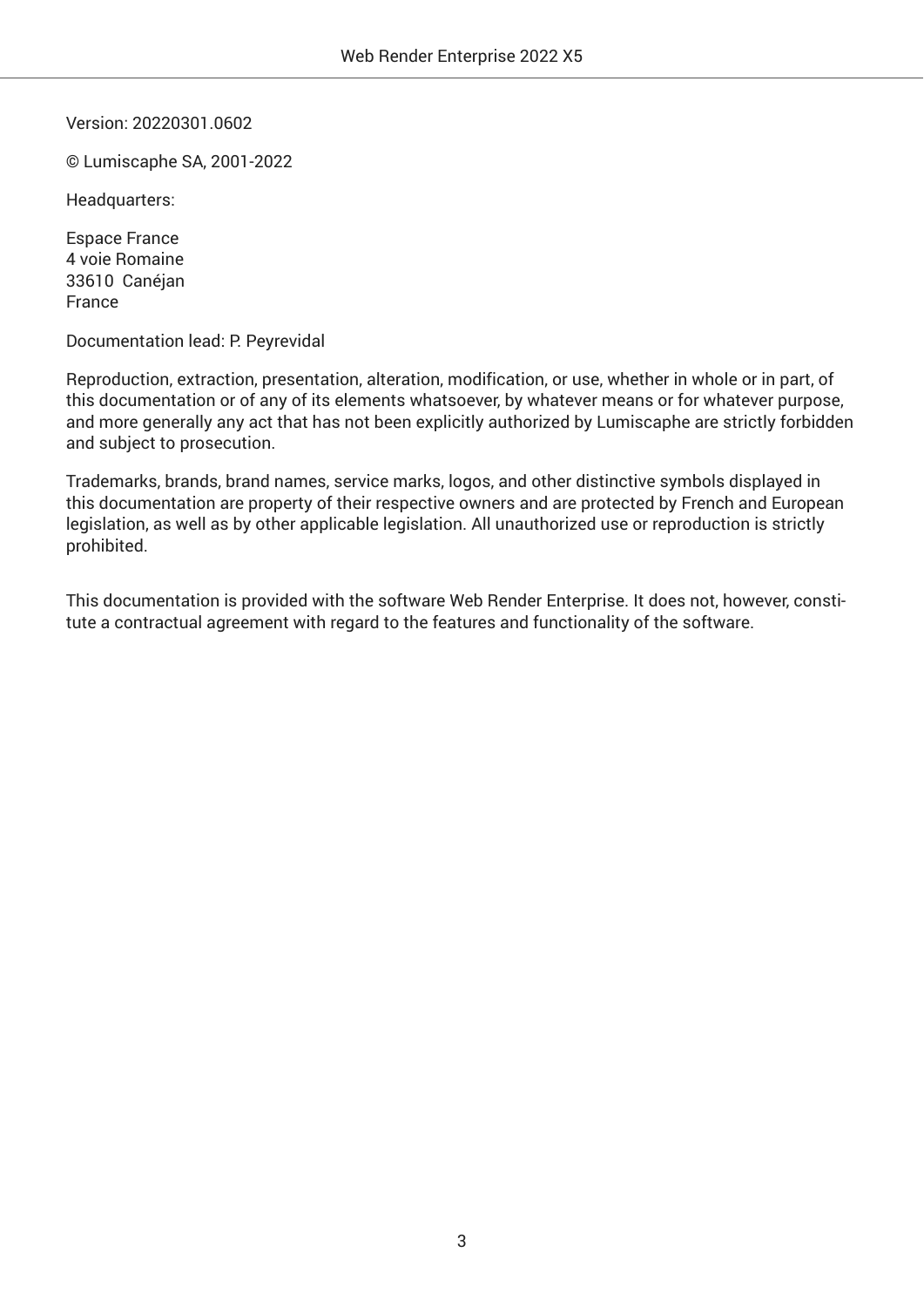# <span id="page-3-0"></span>**INTRODUCING WEB RENDER**

Web Render is a back-end tool designed as a service provider for mobile applications. Relying on dedicated HTTP servers, it generates content for 3D visualization on the web. A request for high quality 3D rendering of a configured product is issued by the application and transmitted to the server, which returns the calculated image in real time. An API allows the customer to develop the front-end that suits him.

Web Render is the ideal solution to configure customizable products with a large number of possible combinations, while guaranteeing an independent use of the technological platform.

Web Render consists of two software, RenderUnit and WebProvider, a web server and a front-end (website, application ...).

### **Render Unit**

The Render Unit is responsible for calculating images returned to the user. Therefore, it consumes a significant amount of RAM and requires a high performance graphics card. Each Render Unit application must be installed on a dedicated machine.

The number of Render Units is directly dependent on the expected computation volume.

The Render Units must be connected to the Web Providers in LAN (local network), which means that they are on the same physical site as the Web Providers.

Access to the Render Unit's hard drive is required. The Aspect Digital Models (MNAs) operated by PaWeb Render are stored on each machine that serves as Render Unit.

### **Web Provider**

The Web Provider interprets the requests received and sends the calculation requests to the Render Units. These are normally two dedicated machines with available resources in RAM and CPU. The second instance of WebProvider is provided to take over in case of downtime, especially if the front-end is a public website.

These machines must be connected to the renderers by LAN (local area network). Connection to the front-end server will be made by LAN or by WAN.

### **Front-End**

Web Render comes with API and its documentation for client developers. The customer is free to integrate it in an application for a tablet, phone or desktop computer, in a website, or in other front-end format.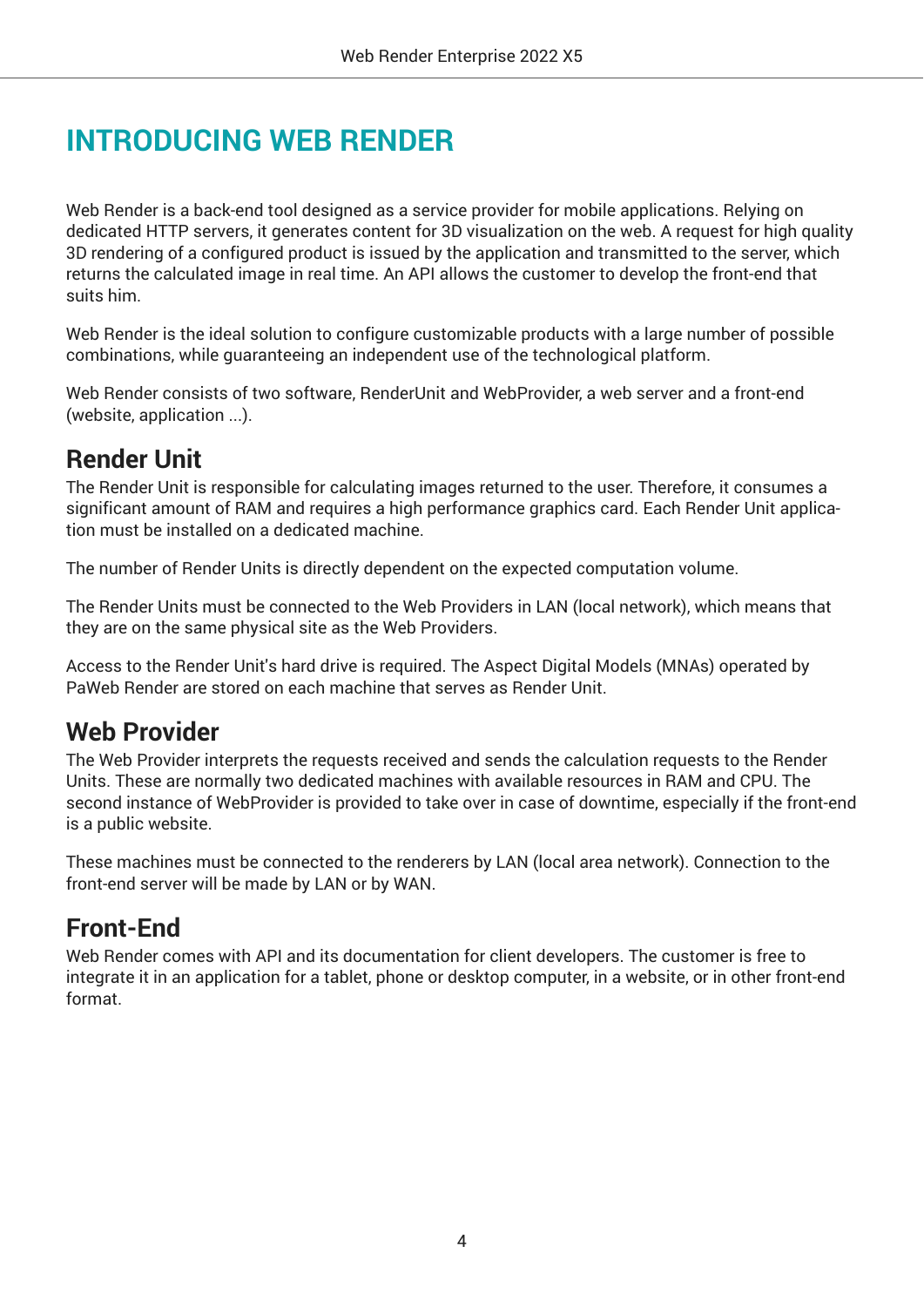# <span id="page-4-0"></span>**WEBPROVIDER**

### **Installation**

The WebProvider manages the RenderUnit (s). This is a server that receives commands from Web Render and distributes them to render units. The calculated renderings follow the reverse path to be displayed to the Web Render user.

Launch the installer *WebProvider* and follow the instructions.

### **Configuration files**

In the file C:\ProgramData\Lumiscaphe\WebProvider\Samples :

- 1. Copy the following file: settings.xml
- 2. Paste it in C:\ProgramData\Lumiscaphe\WebProvider.



#### **NOTE**

To change the default multicast settings, also move the file netRenderSettings.xml.



#### **NOTE**

If a WebProvider is already present on the network and you want to distinguish between the two, it is important to specify different multicast addresses.

### **Configuring WebProvider**

In C:\ProgramData\Lumiscaphe\WebProvider, open the file settings.xml. The following elements must be configured according to three setting levels:

#### **Basic configuration:**

| <b>Setting</b>       | <b>Default value</b>                                      | <b>Description</b>                                                                                                                                                                                                            |
|----------------------|-----------------------------------------------------------|-------------------------------------------------------------------------------------------------------------------------------------------------------------------------------------------------------------------------------|
| httpPort             | 80                                                        | HTTP listening port. Change this port if WebProvider and<br>Web Render are installed on the same machine. In this<br>case, it is preferable to reserve port 80 for the Web Ren-<br>der server which will be configured later. |
| maxWidth             | 1920                                                      | The maximum width of a render. Larger rendering re-<br>quests will not be processed.                                                                                                                                          |
| maxHeight            | 1920                                                      | The maximum height of a render. Larger rendering re-<br>quests will not be processed.                                                                                                                                         |
| cacheReposi-<br>tory | C:\ProgramDa-<br>ta\Lumiscaphe\<br>WebProvid-<br>er\Cache | The place where the calculated images are stored.                                                                                                                                                                             |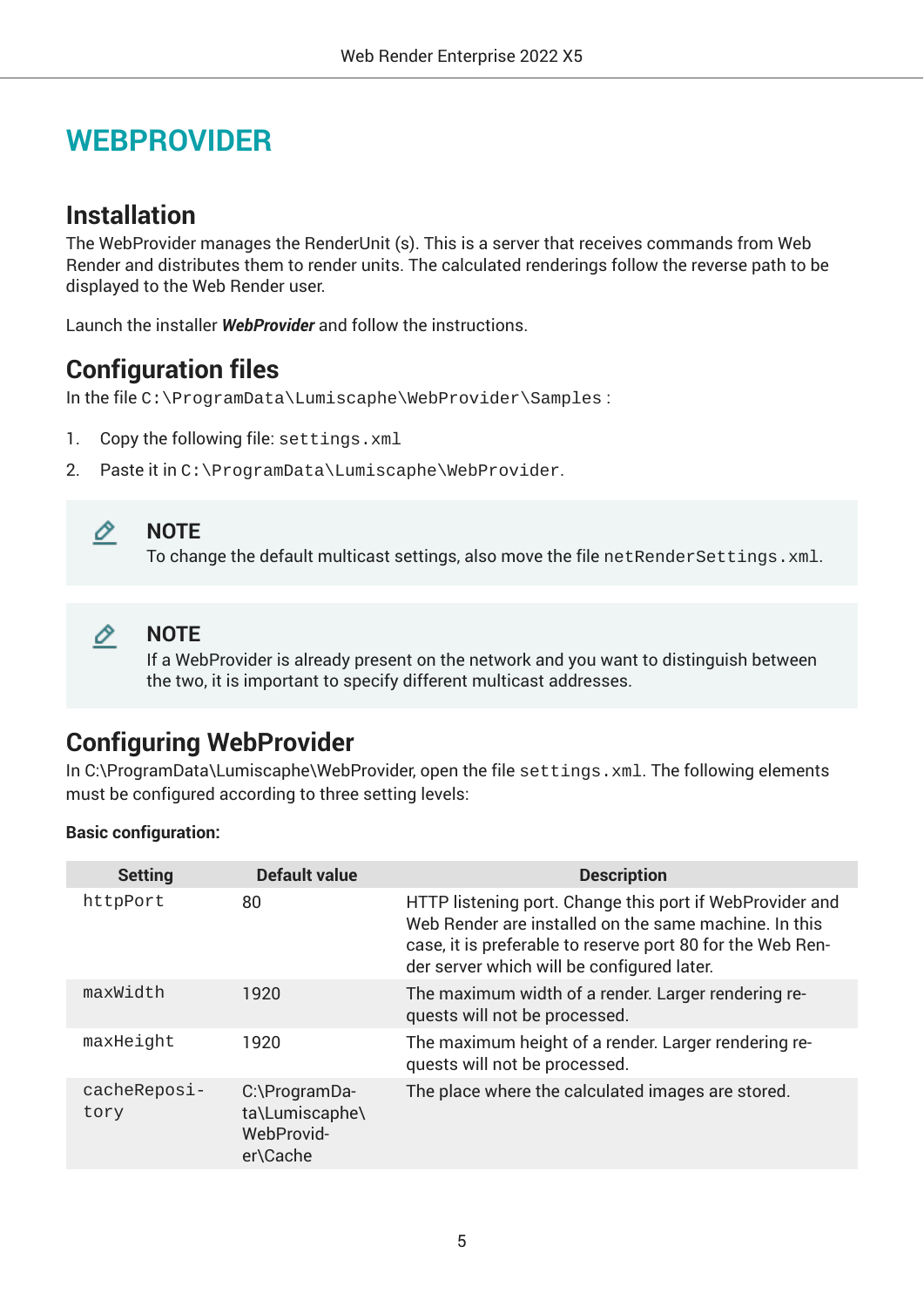#### <span id="page-5-0"></span>**Advanced configuration:**

| <b>Setting</b>           | <b>Default value</b> | <b>Description</b>                 |
|--------------------------|----------------------|------------------------------------|
| name                     | Computer name        | Name of the web provider.          |
| scheme                   | null                 | Redirects the URL scheme.          |
| host                     | null                 | Redirects the host URL.            |
| httpsPort                | $\overline{0}$       | HTTPS listening port.              |
| httpTimeout              | 60                   | HTTP request timeout.              |
| tcpPort                  | 8080                 | TCP listening port.                |
| accessControlAllowOrigin | $\star$              | Access-Control-Allow-Origin header |
| maxAqe                   | 3 153 6000           | Cache-Control max-age header       |

#### **Hidden configuration:**

| <b>Setting</b>                  | <b>Default value</b>                                          | <b>Description</b>                                              |
|---------------------------------|---------------------------------------------------------------|-----------------------------------------------------------------|
| id                              | Random                                                        | Id of the web provider.                                         |
| allowMultipleInstances          | false                                                         | Flag to operate multiple web providers<br>on the same computer. |
| cacheBypass                     | false                                                         | Flag to bypass the cache.                                       |
| cacheShardingLevel              | 3                                                             | Distribution of the cache on several serv-<br>ers.              |
| exportMetadata                  | false                                                         | Flag to export the metadas file of an im-<br>age.               |
| maxBatchImageCount              | 120                                                           | Maximum number of images per batch.                             |
| maxRenderJobAttempts            | 3                                                             | Maximum number of failed render at-<br>tempts.                  |
| administrationRe-<br>questToken | null                                                          |                                                                 |
| renderRequestToken              | null                                                          |                                                                 |
| textureLibrary                  | C:\Program-<br>Data\Lumisca-<br>phe\WebProvid-<br>er\Textures | Path for texture libraries.                                     |
| webLoggerServer                 | null                                                          | URL of the web logging server.                                  |

### **Setup for use from a non-administrator account**

WebProvider needs to be started by an Administrator account. If you want to use it with a non-administrator account, follow the instructions below.

In a command line opened as Administrator, enter the following command:

netsh http add urlacl url=http://+:80/ user=DOMAIN\user

The value 80 in  $http://+:80/$  is the portHttp specified in file settings. xml.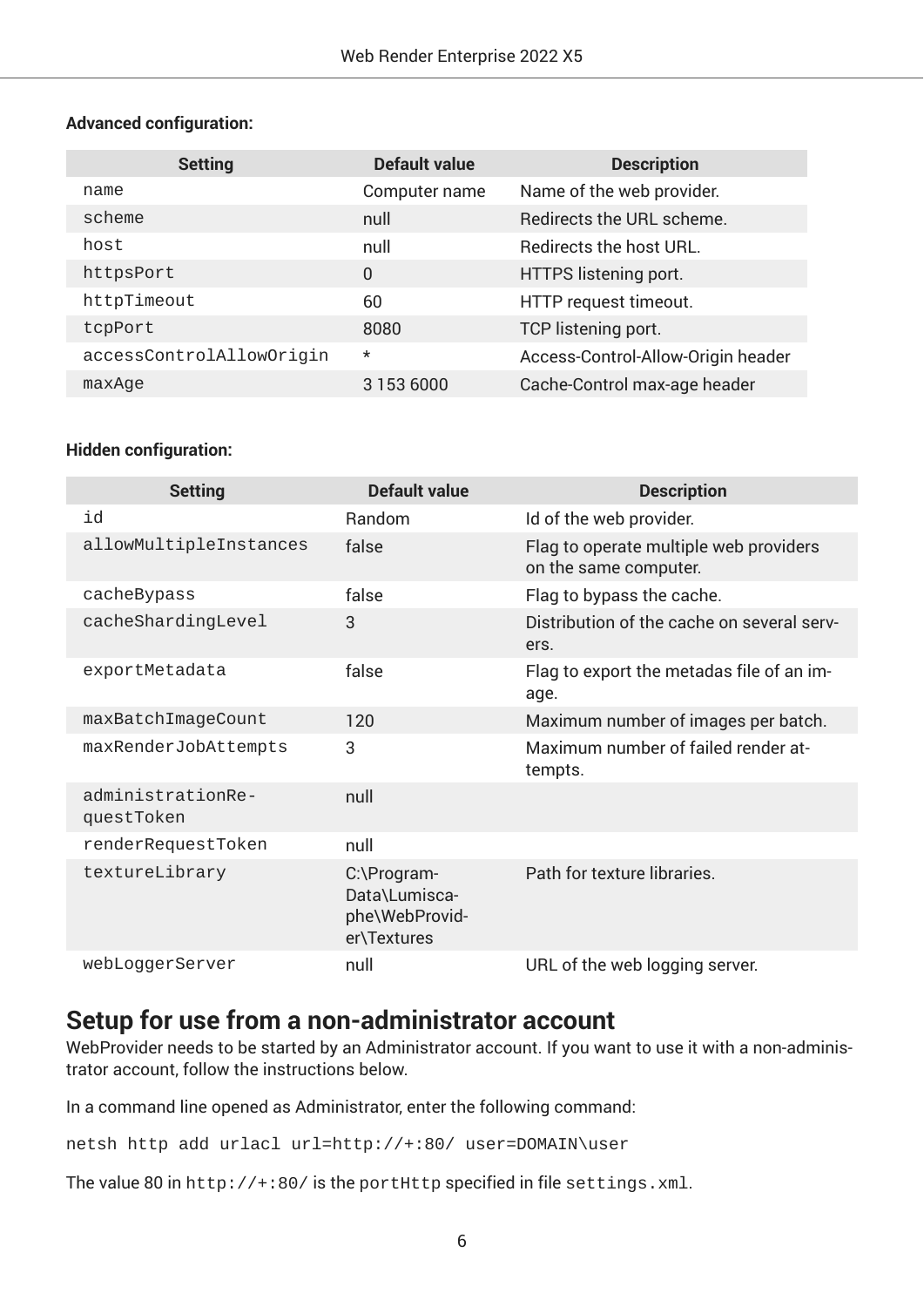- DOMAIN is the access domain,
- user is the Windows user of this machine with which WebProvider will be run.

The command line returns a confirmation of the recording of this command.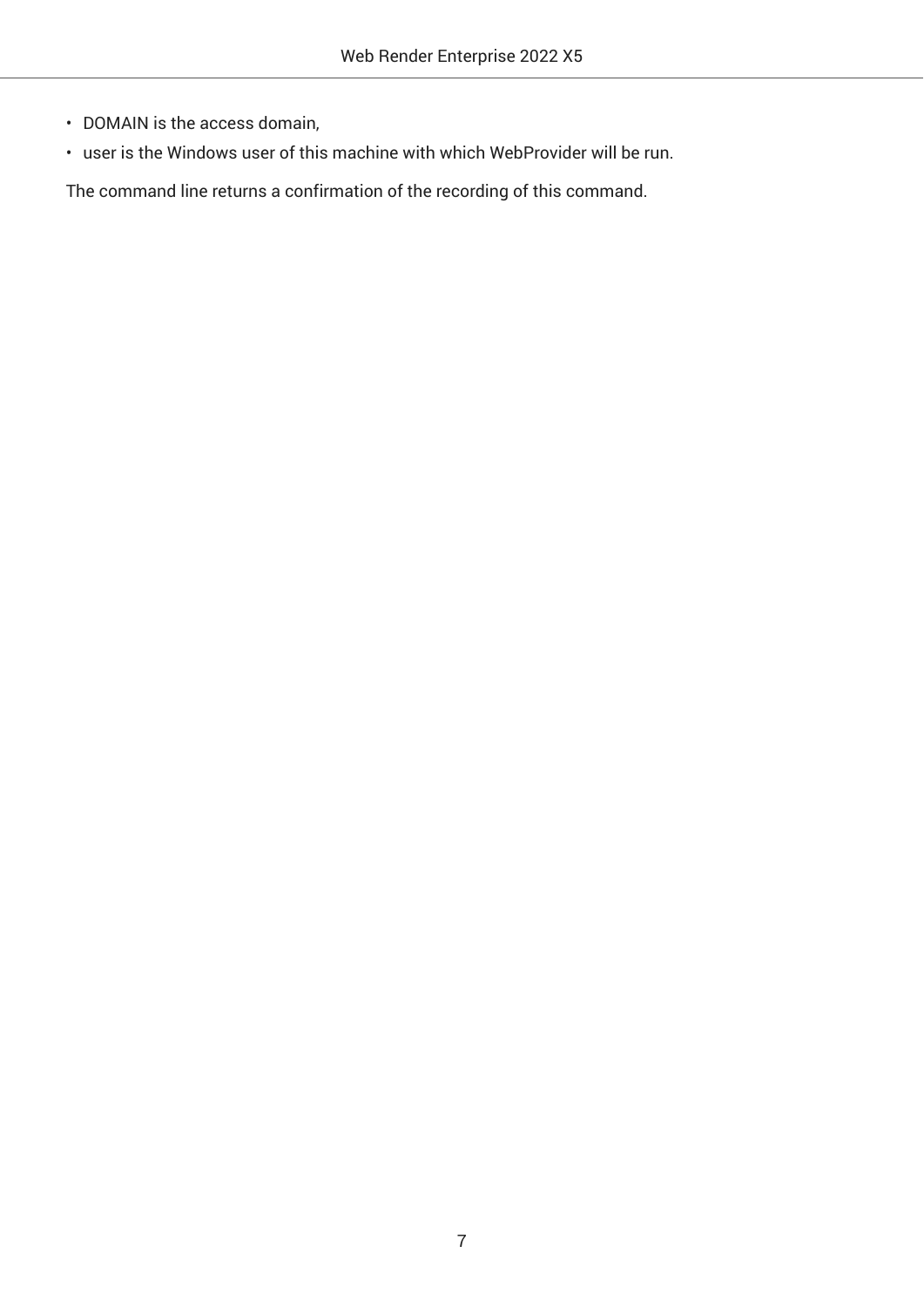# <span id="page-7-0"></span>**RENDERUNIT**

### **Installation**

RenderUnit is responsible for rendering images. Therefore, it must be installed on a dedicated machine with a high-performance OpenGL graphics card.

This machine must also be connected to that of the WebProvider in the local network.

Launch the installer *RenderUnit* and follow the instructions.

### **Configuration files**

In the file C:\ProgramData\Lumiscaphe\RenderUnit\Samples:

- 1. Copy the following file: settings.xml
- 2. Paste it in C:\ProgramData\Lumiscaphe\RenderUnit.



#### **NOTE**

If you've changed the default multicast settings, paste a copy of the file netRenderSettings.xml of WebProvider in C:\ProgramData\Lumiscaphe\RenderUnit.

### **RenderUnit configuration**

In C:\ProgramData\Lumiscaphe\RenderUnit, open the file settings.xml. The following elements must be configured according to three setting levels:

#### **Basic configuration:**

| <b>Setting</b>                   | <b>Default value</b>                                                | <b>Description</b>                                                                                                                                                                                                       |  |  |  |  |
|----------------------------------|---------------------------------------------------------------------|--------------------------------------------------------------------------------------------------------------------------------------------------------------------------------------------------------------------------|--|--|--|--|
| databa-<br>seReposi-<br>tory     | C:\Program-<br>Data\Lumi-<br>scaphe\ Ren-<br>derUnit\Data-<br>bases | The place where the databases from which the renderings will<br>be generated will be transferred.                                                                                                                        |  |  |  |  |
|                                  |                                                                     | <b>TIP</b><br>It is recommended to modify this value in order<br>to move this folder to a dedicated partition. Allow<br>enough storage space in this partition for the<br>databases that will be uploaded to Web Render. |  |  |  |  |
| extraDa-<br>taIntro-<br>spection | <b>None</b>                                                         | Introspection of additional data.<br>None   Materials   Surfaces   All - All for Lumis 3D / None<br>otherwise                                                                                                            |  |  |  |  |

#### **Advanced configuration:**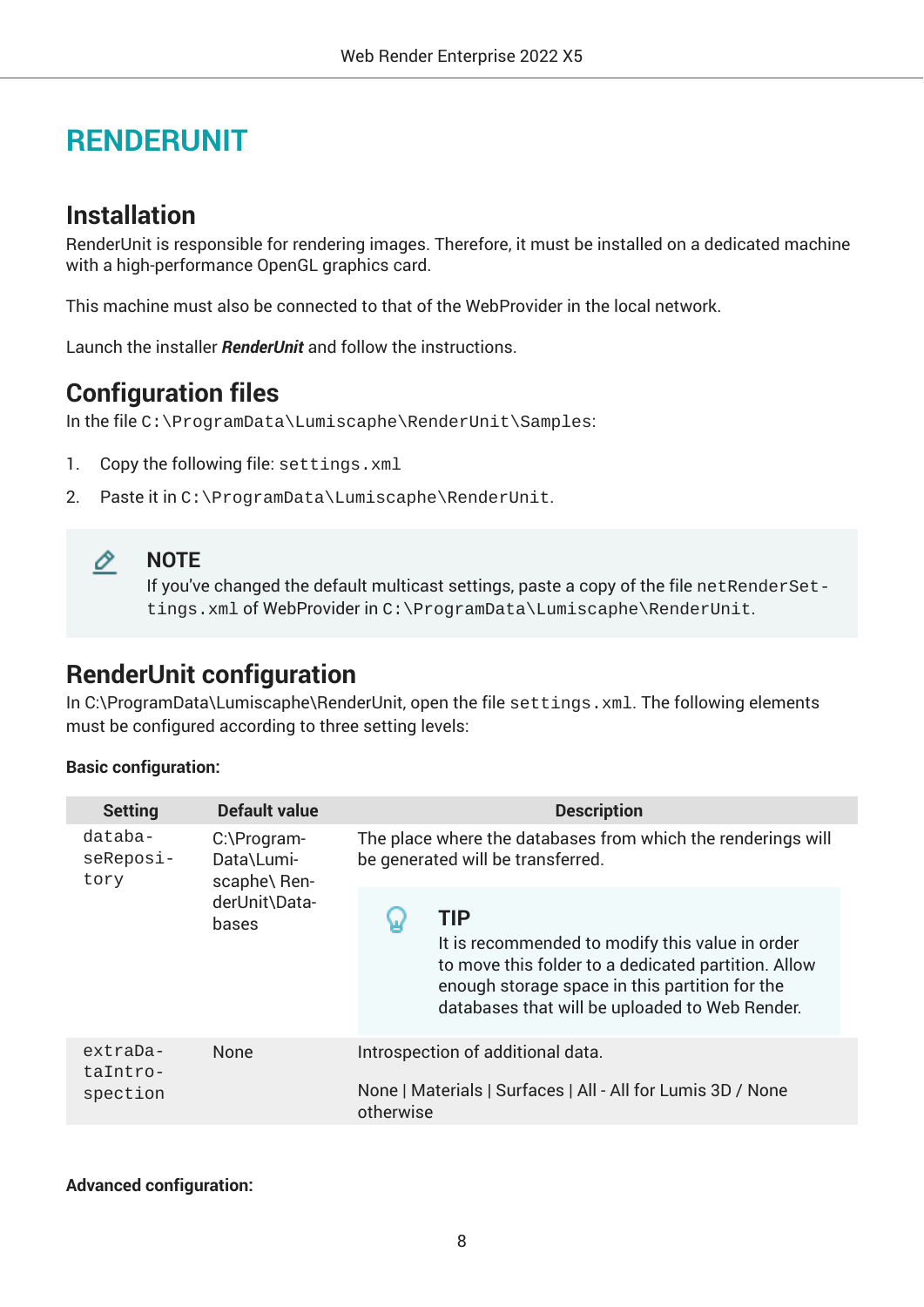| <b>Setting</b>              | <b>Default value</b>                                     | <b>Description</b>                                                          |  |  |  |
|-----------------------------|----------------------------------------------------------|-----------------------------------------------------------------------------|--|--|--|
| name                        | Computer name                                            | Name of the rendering unit.                                                 |  |  |  |
| tcpPort                     | 8080                                                     | TCP listening port.                                                         |  |  |  |
| cacheReposito-<br>rу        | C:\ProgramData\Lu-<br>miscaphe\RenderU-<br>nit\Cache     | Web Render uses this folder to store files gener-<br>ated during rendering. |  |  |  |
| materialLi-<br>brary        | C:\ProgramData\Lu-<br>miscaphe\RenderU-<br>nit\Materials | Web Render uses this folder to store materials<br>when rendering.           |  |  |  |
| fboWidth                    | 3840                                                     | FBO width.                                                                  |  |  |  |
| fboHeight                   | 3840                                                     | Height of FBO.                                                              |  |  |  |
| multisampling-<br>Hardware  | 4                                                        | Multisampling hardware.                                                     |  |  |  |
| pickBuffer                  | false                                                    | Indicator to activate selection.                                            |  |  |  |
| extraBuffer-<br>sAllocation | None                                                     | Allocation of additional buffers.                                           |  |  |  |
|                             |                                                          | Values can be:                                                              |  |  |  |
|                             |                                                          | • None                                                                      |  |  |  |
|                             |                                                          | • RealTimeSunBuffers                                                        |  |  |  |
|                             |                                                          | · BlitterFloatBuffer                                                        |  |  |  |
|                             |                                                          | · EnhancedTransparencyBuffers                                               |  |  |  |
|                             |                                                          | · ScreenSpaceReflectionsBuffers                                             |  |  |  |
|                             |                                                          | · AllBuffers                                                                |  |  |  |
| RAMManagement-              | LRUCacheFullData-                                        | RAM database management strategy.                                           |  |  |  |
| Strategy                    | base                                                     | Values can be:                                                              |  |  |  |
|                             |                                                          | · NoCache                                                                   |  |  |  |
|                             |                                                          | · LRUCacheNeededResources                                                   |  |  |  |
|                             |                                                          | · LRUCacheFullDatabase                                                      |  |  |  |
| GPUManagement-              | LRUCache                                                 | GPU database management strategy.                                           |  |  |  |
| Strategy                    |                                                          | Values can be:                                                              |  |  |  |
|                             |                                                          | • NoCache                                                                   |  |  |  |
|                             |                                                          | • LRUCache                                                                  |  |  |  |
|                             |                                                          | • Threshold                                                                 |  |  |  |
|                             |                                                          | · NeverFlush                                                                |  |  |  |
|                             |                                                          |                                                                             |  |  |  |

### **Hidden configuration:**